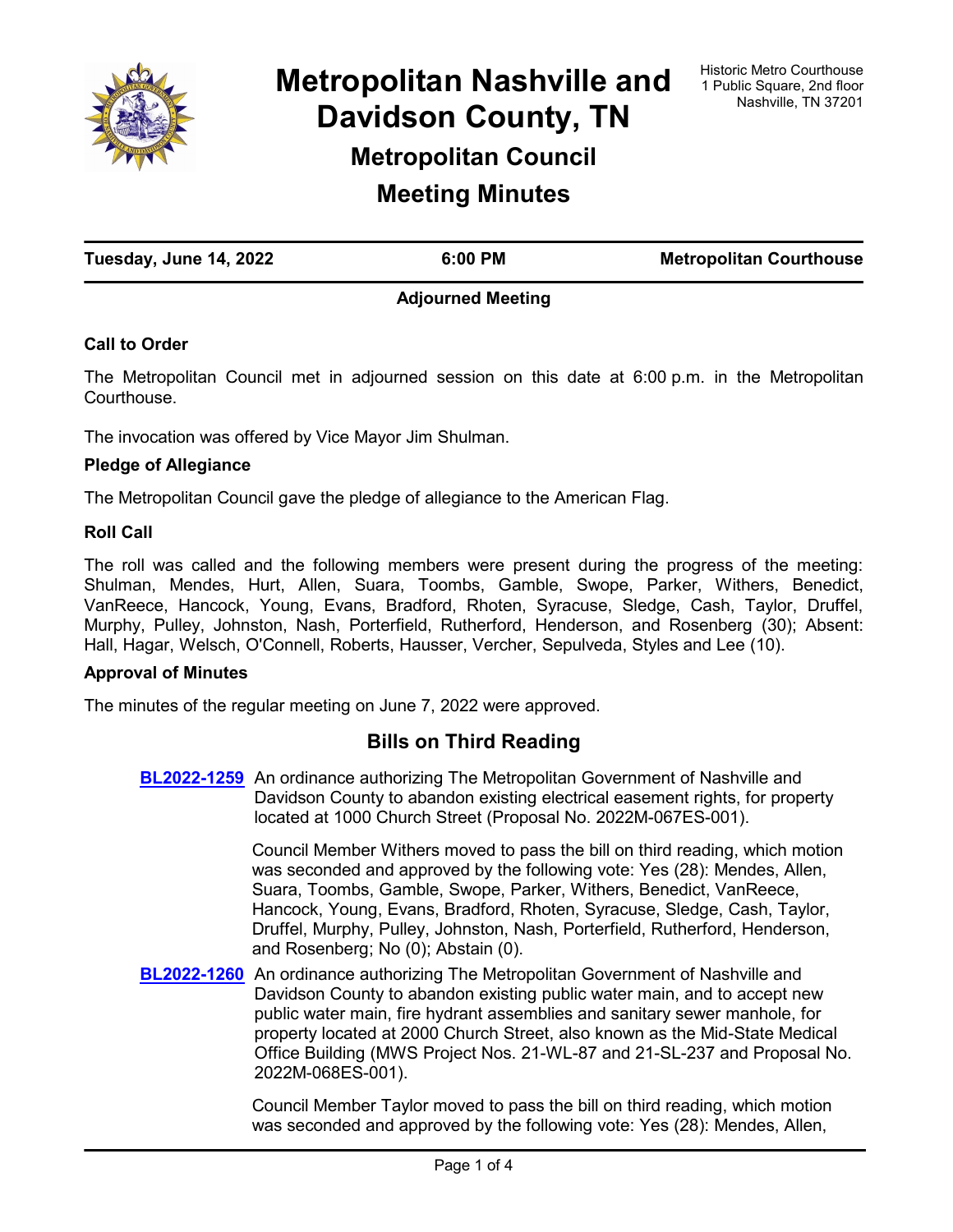Suara, Toombs, Gamble, Swope, Parker, Withers, Benedict, VanReece, Hancock, Young, Evans, Bradford, Rhoten, Syracuse, Sledge, Cash, Taylor, Druffel, Murphy, Pulley, Johnston, Nash, Porterfield, Rutherford, Henderson, and Rosenberg; No (0); Abstain (0).

**[BL2022-1261](http://nashville.legistar.com/gateway.aspx?m=l&id=/matter.aspx?key=14470)** An ordinance authorizing The Metropolitan Government of Nashville and Davidson County to accept new sanitary sewer main, sanitary sewer manhole and easements, for property located at 454 Elysian Fields Road, also known as Elysian Flats (MWS Project Nos. 21-SL-175 and Proposal No. 2022M-064ES-001).

> Council Member Johnston moved to pass the bill on third reading, which motion was seconded and approved by the following vote: Yes (29): Mendes, Hurt, Allen, Suara, Toombs, Gamble, Swope, Parker, Withers, Benedict, VanReece, Hancock, Young, Evans, Bradford, Rhoten, Syracuse, Sledge, Cash, Taylor, Druffel, Murphy, Pulley, Johnston, Nash, Porterfield, Rutherford, Henderson, and Rosenberg; No (0); Abstain (0).

**[BL2022-1262](http://nashville.legistar.com/gateway.aspx?m=l&id=/matter.aspx?key=14471)** An ordinance authorizing The Metropolitan Government of Nashville and Davidson County to abandon existing public water main and easement, to relocate a public fire hydrant assembly, and to accept a permanent easement, for property located at 433 Opry Mills Drive, also known as Olive Garden restaurant (MWS Project No. 21-WL-120 and Proposal No. 2022M-053ES-001).

> Council Member Syracuse moved to pass the bill on third reading, which motion was seconded and approved by the following vote: Yes (29): Mendes, Hurt, Allen, Suara, Toombs, Gamble, Swope, Parker, Withers, Benedict, VanReece, Hancock, Young, Evans, Bradford, Rhoten, Syracuse, Sledge, Cash, Taylor, Druffel, Murphy, Pulley, Johnston, Nash, Porterfield, Rutherford, Henderson, and Rosenberg; No (0); Abstain (0).

**[BL2022-1263](http://nashville.legistar.com/gateway.aspx?m=l&id=/matter.aspx?key=14472)** An ordinance authorizing The Metropolitan Government of Nashville and Davidson County to accept new public sanitary sewer mains, sanitary sewer manholes, and easements and to adjust three sanitary sewer manholes, for property located at 9828 Split Log Road in Williamson County, also known as Rosebrooke Phase 2 (MWS Project No. 21-SL-224 and Proposal No. 2022M-069ES-001).

> Council Member Withers moved to pass the bill on third reading, which motion was seconded and approved by the following vote: Yes (29): Mendes, Hurt, Allen, Suara, Toombs, Gamble, Swope, Parker, Withers, Benedict, VanReece, Hancock, Young, Evans, Bradford, Rhoten, Syracuse, Sledge, Cash, Taylor, Druffel, Murphy, Pulley, Johnston, Nash, Porterfield, Rutherford, Henderson, and Rosenberg; No (0); Abstain (0).

**[BL2022-1264](http://nashville.legistar.com/gateway.aspx?m=l&id=/matter.aspx?key=14473)** An ordinance authorizing The Metropolitan Government of Nashville and Davidson County to accept a new fire hydrant assembly and easement, for property located at 5738 Cane Ridge Road, also known as the Nashville Chin Baptist Church (MWS Project No. 22-WL-04 and Proposal No. 2022M-054ES-001).

> Council Member Withers moved to pass the bill on third reading, which motion was seconded and approved by the following vote: Yes (29): Mendes, Hurt, Allen, Suara, Toombs, Gamble, Swope, Parker, Withers, Benedict, VanReece, Hancock, Young, Evans, Bradford, Rhoten, Syracuse, Sledge, Cash, Taylor, Druffel, Murphy, Pulley, Johnston, Nash, Porterfield, Rutherford, Henderson,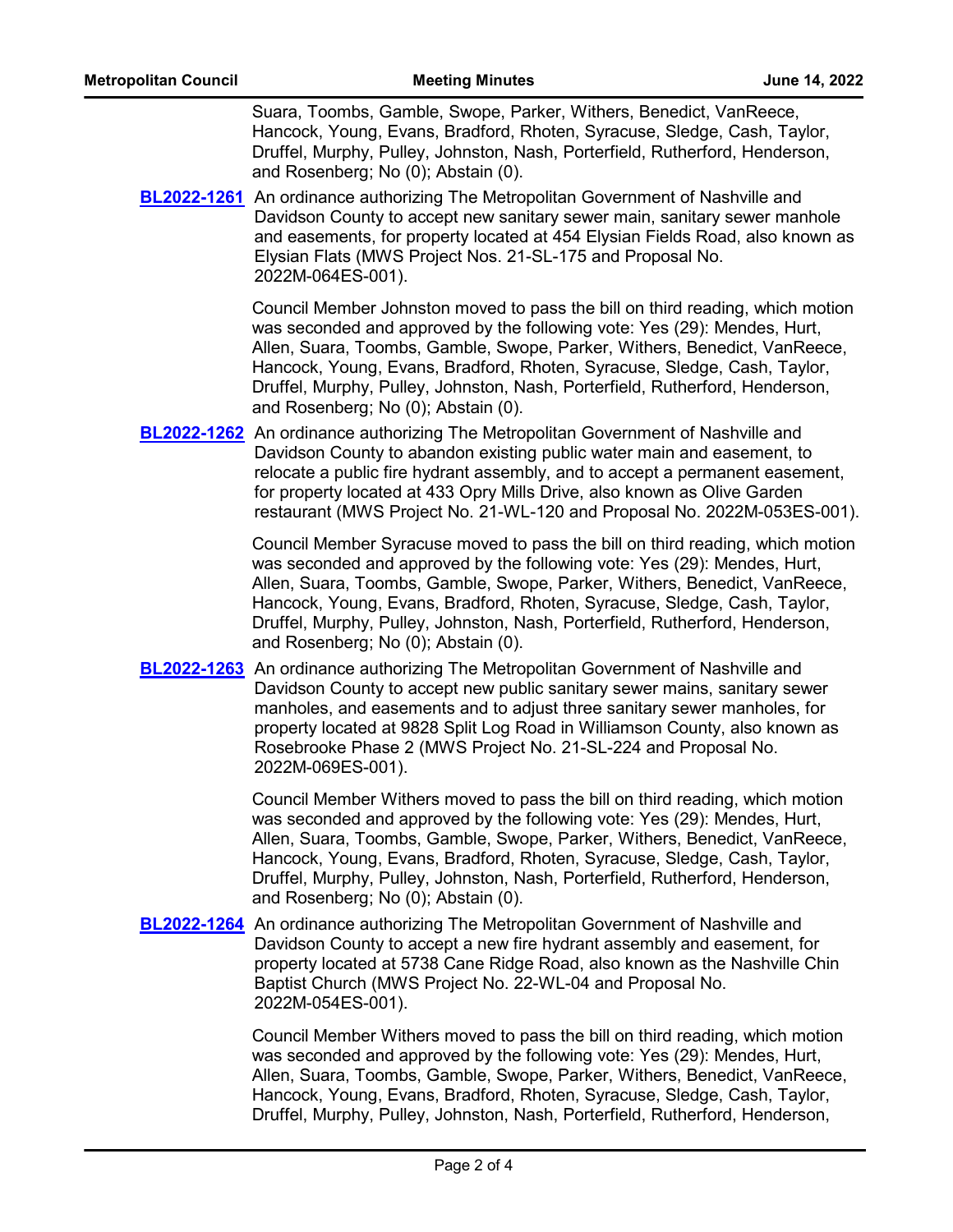| and Rosenberg; No (0); Abstain (0). |  |  |
|-------------------------------------|--|--|
|-------------------------------------|--|--|

**[BL2022-1265](http://nashville.legistar.com/gateway.aspx?m=l&id=/matter.aspx?key=14474)** An ordinance authorizing The Metropolitan Government of Nashville and Davidson County to accept a sanitary sewer manhole, for three properties located at 1212, 1214 and 1218 McGavock Street, also known as Modera McGavock (MWS Project No. 21-SL-287 and Proposal No. 2022M-065ES-001).

> Council Member Withers moved to pass the bill on third reading, which motion was seconded and approved by the following vote: Yes (29): Mendes, Hurt, Allen, Suara, Toombs, Gamble, Swope, Parker, Withers, Benedict, VanReece, Hancock, Young, Evans, Bradford, Rhoten, Syracuse, Sledge, Cash, Taylor, Druffel, Murphy, Pulley, Johnston, Nash, Porterfield, Rutherford, Henderson, and Rosenberg; No (0); Abstain (0).

**[BL2022-1266](http://nashville.legistar.com/gateway.aspx?m=l&id=/matter.aspx?key=14475)** An ordinance authorizing The Metropolitan Government of Nashville and Davidson County to abandon existing public sanitary sewer main and easement, and to accept new public sanitary sewer mains, sanitary sewer manholes and easement, for property located at 3104 Gallatin Pike (MWS Project No. 22-SL-24 and Proposal No. 2022M-061ES-001).

> Council Member Benedict moved to pass the bill on third reading, which motion was seconded and approved by the following vote: Yes (29): Mendes, Hurt, Allen, Suara, Toombs, Gamble, Swope, Parker, Withers, Benedict, VanReece, Hancock, Young, Evans, Bradford, Rhoten, Syracuse, Sledge, Cash, Taylor, Druffel, Murphy, Pulley, Johnston, Nash, Porterfield, Rutherford, Henderson, and Rosenberg; No (0); Abstain (0).

**[BL2022-1267](http://nashville.legistar.com/gateway.aspx?m=l&id=/matter.aspx?key=14476)** An ordinance authorizing The Metropolitan Government of Nashville and Davidson County to accept new water and sanitary sewer mains, fire hydrant assembly, sanitary sewer manholes and easements, for property located 121 Hart Lane, (MWS Project Nos. 21-WL-118 and 21-SL-279 and Proposal No. 2022M-066ES-001).

> Council Member VanReece moved to pass the bill on third reading, which motion was seconded and approved by the following vote: Yes (29): Mendes, Hurt, Allen, Suara, Toombs, Gamble, Swope, Parker, Withers, Benedict, VanReece, Hancock, Young, Evans, Bradford, Rhoten, Syracuse, Sledge, Cash, Taylor, Druffel, Murphy, Pulley, Johnston, Nash, Porterfield, Rutherford, Henderson, and Rosenberg; No (0); Abstain (0).

[BL2022-1268](http://nashville.legistar.com/gateway.aspx?m=l&id=/matter.aspx?key=14516) An ordinance adopting the 2022-2023 through 2027-2028 Capital Improvements Budget for The Metropolitan Government of Nashville and Davidson County as the official Capital Improvements Budget of The Metropolitan Government of Nashville and Davidson County for Fiscal Year 2022-2023.

> Without objection, President Shulman suspended Rule 15 and Rule 41 of the Rules of Procedure of the Council to get all of the proposed amendments properly before the Council. Council Member Withers offered Amendment No. 1 and moved that it be adopted, which motion was seconded and approved by a voice vote of the Council. Council Member Mendes offered Amendment No. 2 and moved that it be adopted, which motion was seconded and approved by a voice vote of the Council. Council Member Bradford offered Amendment No. 3 and moved that it be adopted, which motion was seconded and approved by a voice vote of the Council. Council Member Hurt withdrew Amendment No. 4. Council Member VanReece offered Amendment No. 5 and moved that it be adopted, which motion was seconded and approved by a voice vote of the